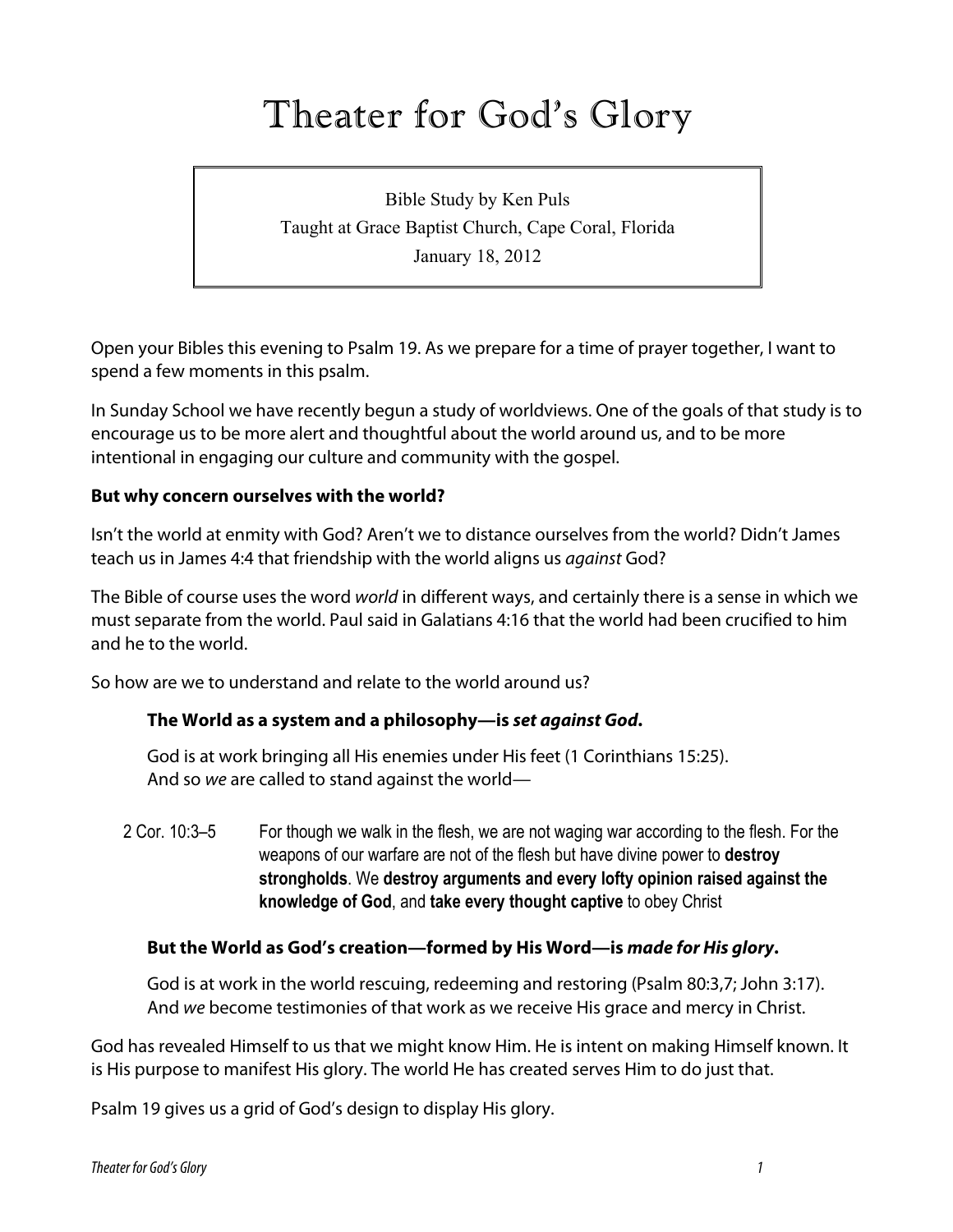## **I. God displays His glory in creation (19:1–6)**

| Psalm 19:1 | The heavens declare the glory of God,<br>and the sky above proclaims his handiwork. |
|------------|-------------------------------------------------------------------------------------|
| 2          | Day to day pours out speech,                                                        |
|            | and night to night reveals knowledge.                                               |
| 3          | There is no speech, nor are there words,                                            |
|            | whose voice is not heard.                                                           |
| 4          | Their voice goes out through all the earth,                                         |
|            | and their words to the end of the world.                                            |
|            | In them he has set a tent for the sun,                                              |
| 5          | which comes out like a bridegroom leaving his chamber,                              |
|            | and, like a strong man, runs its course with joy.                                   |
| 6          | Its rising is from the end of the heavens,                                          |
|            | and its circuit to the end of them.                                                 |
|            | and there is nothing hidden from its heat.                                          |

God intended the whole world to be a display of His power and glory. Theologians call this natural revelation. Calvin said in his *Institutes of the Christian Religion* that the world is a **theater for God's glory**. [1.5.8 and 1.14.20] God has so designed the world that it speaks of its Creator. Everything in creation, including us—every person—exists for Him. We are made for God—to know Him, to enjoy Him forever. But creation cannot tell us all we need to know—all God would have us know—and so David continues in the psalm:

## **II. God displays His glory in His Word (19:7–11)**

| Psalm 19:7 | The law of the LORD is perfect,<br>reviving the soul;          |
|------------|----------------------------------------------------------------|
|            | the testimony of the LORD is sure,<br>making wise the simple;  |
| 8          | the precepts of the LORD are right,<br>rejoicing the heart;    |
|            | the commandment of the LORD is pure,<br>enlightening the eyes; |
| 9          | the fear of the LORD is clean,<br>enduring forever;            |
|            | the rules of the LORD are true,<br>and righteous altogether.   |
| 10         | More to be desired are they than gold,<br>even much fine gold; |
|            | sweeter also than honey                                        |
|            | and drippings of the honeycomb.                                |
| 11         | Moreover, by them is your servant warned;                      |
|            | in keeping them there is great reward.                         |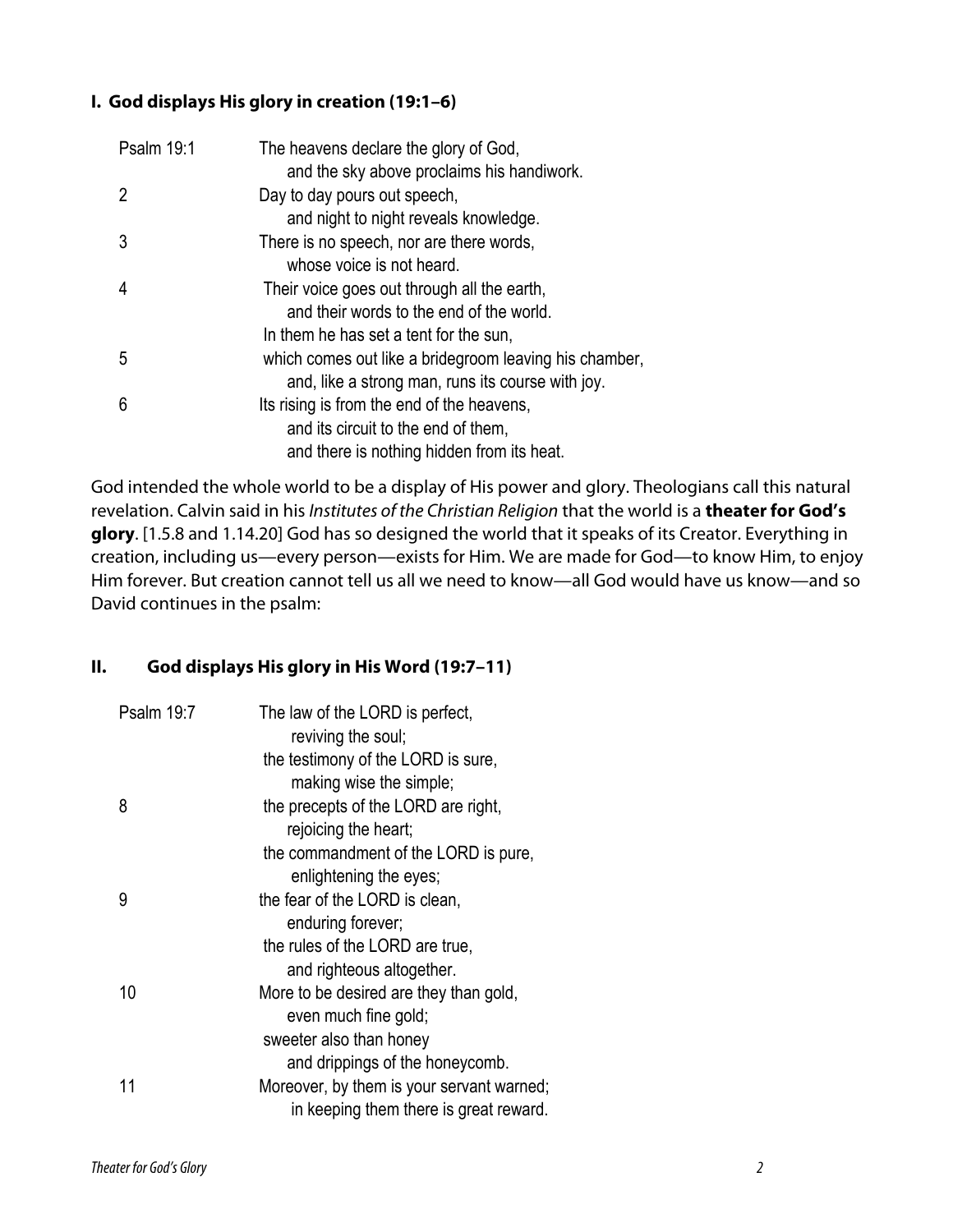God also gave us His Word to display His glory.

The world can tell us much about God, but not everything, and not the most important things. In itself the world is insufficient to declare its Creator, and not only is it insufficient, it is fallen. It is stained and shattered by sin. The world in itself has no answer, no solution, no salvation.

If we are to know hope and peace and salvation in this world—God must bring special revelation. This He has done in His Word. The Bible makes plain His plan to rescue and redeem us.

And where does Scripture point us? Where is hope and peace and salvation? Here is where we come to a crucial intersection of God's Word and God's world. What did God do with His Word on the stage of creation? **He sent His Son!**

## **III. God displays His glory in His Son**

Both natural and special revelation meet and find their perfection in Jesus. He is God's Word made flesh.

There is a crucial intersection of Word and world—that intersection is the gospel—it is Jesus. God sent His Son into the world—the Word made flesh—and He intends that His world be saturated with His Word and filled with glory.

In the beginning it was the Word that brought the world into existence:

John 1:1-5 In the beginning was the Word, and the Word was with God, and the Word was God. He was in the beginning with God. All things were made through him, and without him was not any thing made that was made. In him was life, and the life was the light of men. The light shines in the darkness, and the darkness has not overcome it.

And John makes clear that this is the Word that came to display God's glory in shining forth God's truth and grace—

John 1:14 And the Word became flesh and dwelt among us, and we have seen his glory, glory as of the only Son from the Father, full of grace and truth.

John understands the scope of God's purposes. Jesus did not come just to save a nation. He came on the world stage to be the Savior of the world—to call a people from every tribe and tongue and nation. Notice in verse 29 the words of John the Baptist when he first sees Jesus—

John 1:29 The next day he saw Jesus coming toward him, and said, "Behold, the Lamb of God, who takes away the sin of the world!

Listen to Jesus' own words—

John 3:16 For God so loved the world, that he gave his only Son, that whoever believes in him should not perish but have eternal life. 17 For God did not send his Son into the world to condemn the world, but in order that the world might be saved through him.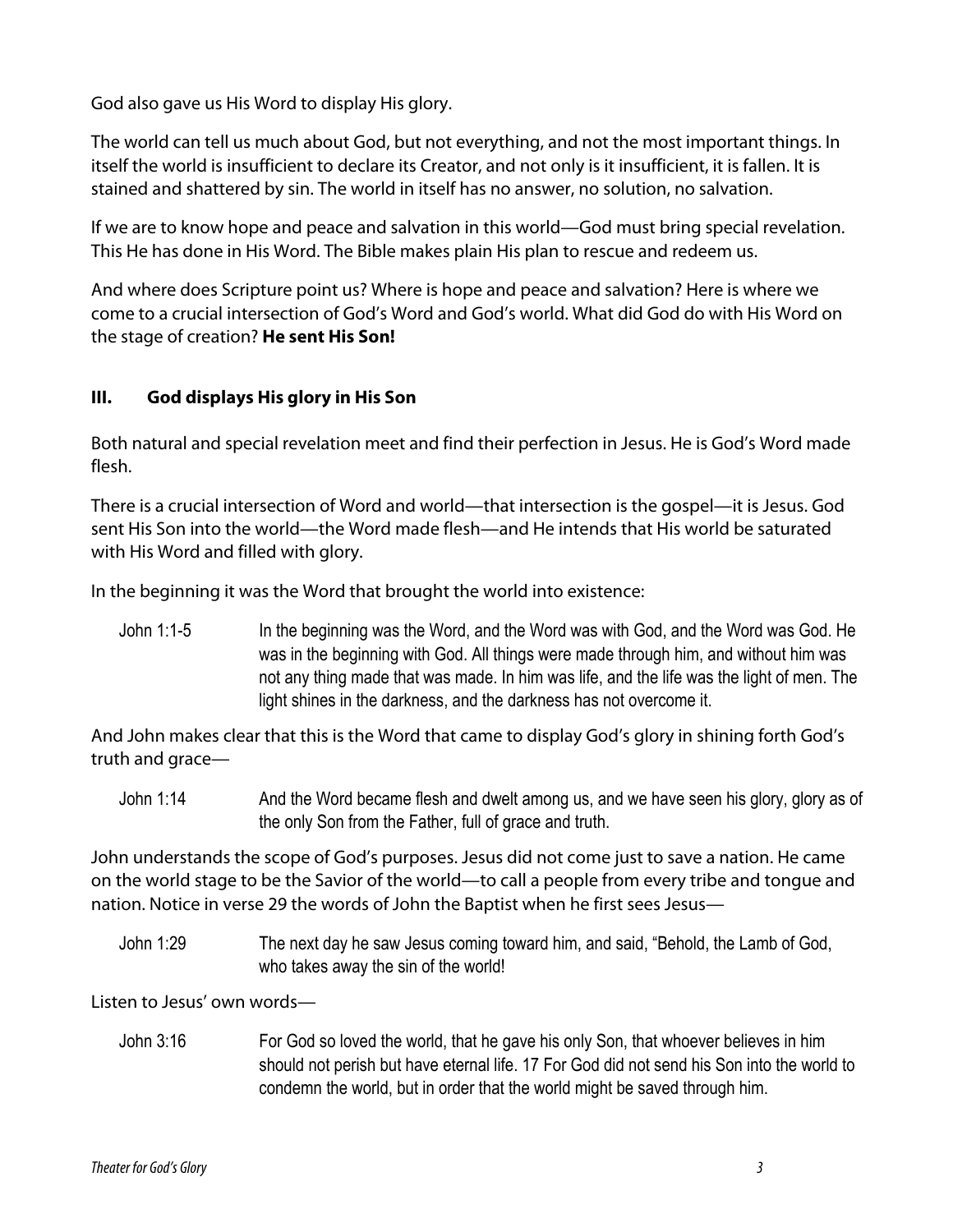| For the bread of God is he who comes down from heaven and gives life to the world.<br>John 6:33 |                                                                                                                                                     |
|-------------------------------------------------------------------------------------------------|-----------------------------------------------------------------------------------------------------------------------------------------------------|
| John 8:12                                                                                       | Again Jesus spoke to them, saying, "I am the light of the world. Whoever follows me will<br>not walk in darkness, but will have the light of life." |

John 9:5 As long as I am in the world, I am the light of the world.

It is interesting that Jesus compares Himself and the good news of the gospel to light. Light penetrates and overcomes darkness. You notice the description of light that David gives in Psalm 19:4–6 comparing the sun to a bridegroom coming out of his chamber. It's a wonderful picture of what God intends to do with His Word as the gospel goes forth and conquers, nothing hidden from its penetrating rays and heat.

John concludes in—

Revelation 11:15 Then the seventh angel blew his trumpet, and there were loud voices in heaven, saying, "The kingdom of the world has become the kingdom of our Lord and of his Christ, and he shall reign forever and ever."

God is displaying His power and glory in this world, and we are part of this display. Jesus tells us in—

Matthew 5:14 You are the light of the world. A city set on a hill cannot be hidden.

This brings us to the final portion of Psalm 19. God displays His glory in creation, and in His Word and in that Word made flesh—but He intends that Word to reach us—to change us and shape us. So David ends this psalm with a question and a prayer.

## **IV.** God displays His glory in us (19:12–14)

| Psalm 19:12 | Who can discern his errors?                                                                |
|-------------|--------------------------------------------------------------------------------------------|
|             | Declare me innocent from hidden faults.                                                    |
| 13          | Keep back your servant also from presumptuous sins;<br>let them not have dominion over me! |
|             | Then I shall be blameless,                                                                 |
|             | and innocent of great transgression.                                                       |
| Psalm 19:14 | Let the words of my mouth and the meditation of my heart<br>be acceptable in your sight,   |
|             | O LORD, my rock and my redeemer.                                                           |

As we humbly live in submission to God's Word, turn away from sin and rest on Christ as our Rock and Redeemer, God is glorified.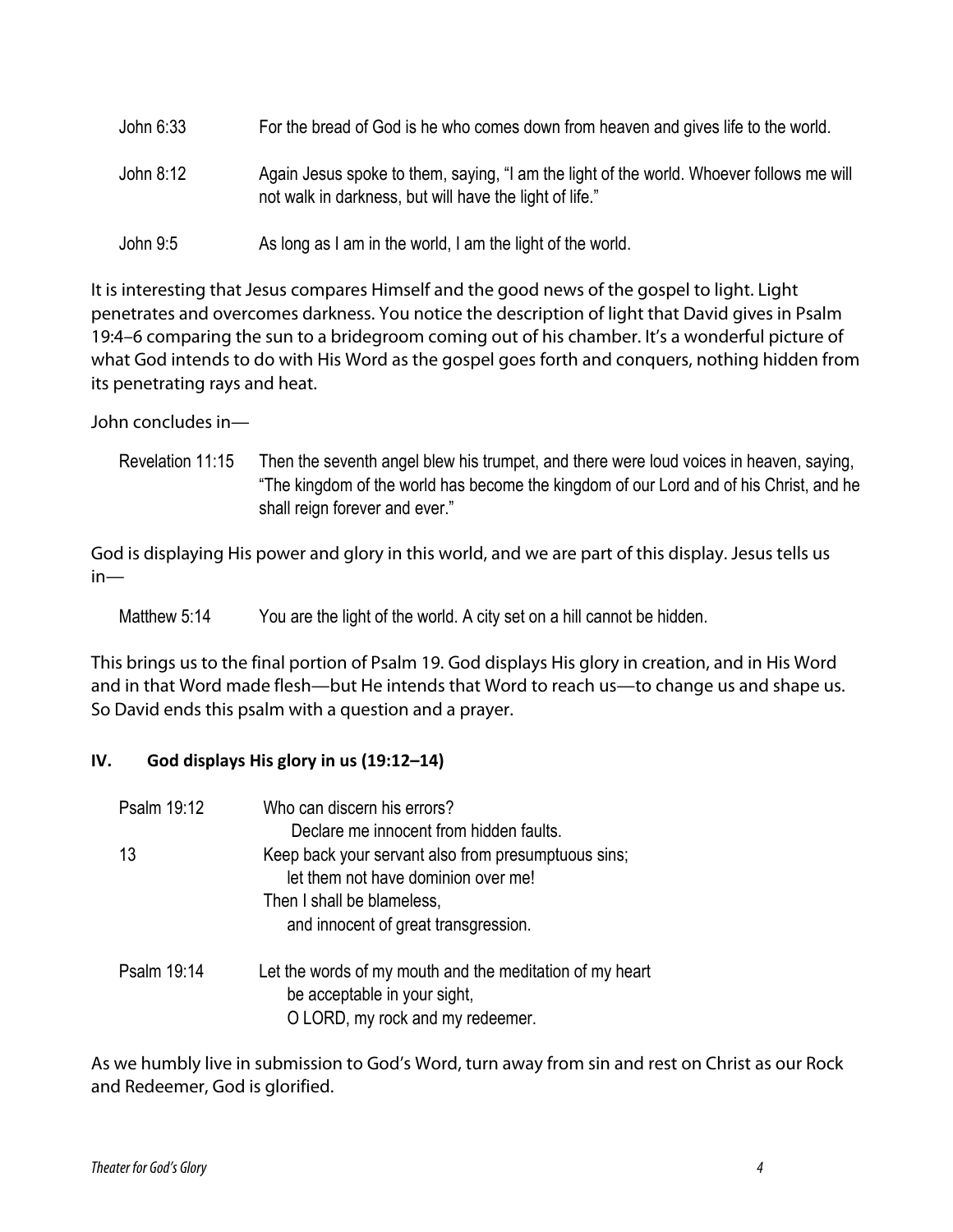God aims to display His glory to the world. And it is in the world we are called to live for Him, and to the world we are called to declare His Word. We want to see our world impacted with the gospel. We want to see the gospel go into the world and change lives. We want the good news of Jesus to fill our world—to the ends of the earth.

Calvin rightly called the world a "theater for the glory of God." We are a part of this display. Our lives are to be a display and an offering for His glory. In *all things* we live to His praise. And that includes *all things*—what we do, what we say, and what we think. David prayed that he would be kept from sinning. He prayed that the words he spoke would be honoring to God. He prayed that the thoughts resounding in his heart would be pleasing to God. And not just his thoughts when he was in gathered worship with the people of God, or his words when he was singing praise, or his steps when he felt near to God, but all his thoughts and words and steps through life as he walked in the world.

#### **We must learn to see the world this way, and live in the world this way.**

Our world is fallen and broken.

Romans 3:23 for all have sinned and fall short of the glory of God

Our world is at enmity against God. But God does not intend that we hide away or abandon the world. He intends for us to be salt and light. He intends for us to live as Christians—a humble and grateful people who have been rescued from sin and death.

And He intends for us to live out in the world as trophies of His grace for His glory.

Sometimes we can get messed up in our thinking—if we start thinking of *church* as where we meet with God and serve God, and *the rest of life* as out in world—our jobs, our recreation, our families. We can mistakenly assume that God is only glorified when we do sacred things—things like coming to church, praying, reading our Bible, or witnessing. And God is pushed aside or drowned out when we do secular things—things like our jobs, chores around the house, school, and sports. He is pleased and draws close when we are endeavoring to do sacred things, but less pleased and distant when we turn to what is secular.

The word "secular" comes from a Latin word meaning "world." It refers to the *here and now* in which we live—our immediate concerns as we live day to day.

But we must not separate the *here and now* from God. **All of life is sacred.** It all belongs to God. We cannot take a breath unless God gives it to us. He is there, with us in every situation, in every activity, in every circumstance. By His design "all things work together for good, for those who are called according to his purpose" (Romans 8:28).

There is no separate place for God and another for the world. It's all His—the world is His and we are His. He is at work—in every trial, in every triumph—in every joy, in every sorrow—shaping us and fashioning us for His glory. Our lives are on display. He has made the world for Himself. And He has placed us on the stage of the world to be a vessel of His grace and mercy, to be a testimony to His presence and power.